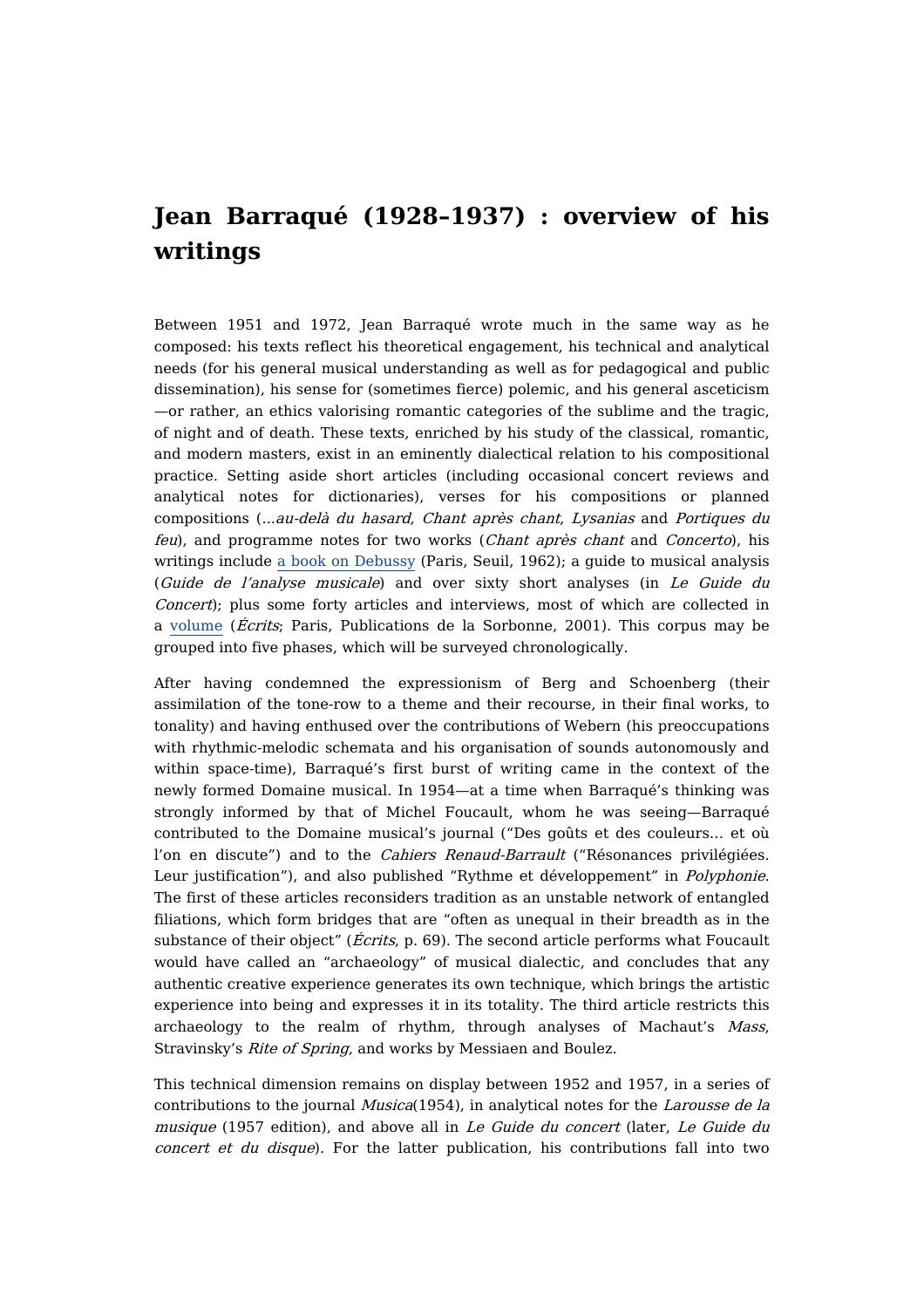camps: first, a Guide to Musical Analysis, a regular fixture which ran from 1952 until 1956 in which Barraqué paraphrases (sometimes to the point of copying) the treatises and textbooks which he encountered through the tutelage of Jean Langlais and Olivier Messiaen (Jules Combarieu's Histoire de la musique, Vincent d'Indy's Cours de composition musicale, Théodore Dubois's Traité d'harmonie théorique et pratique, Marcel Dupré's Cours de contrepoint, and André-François Marescotti's Les Instruments d'orchestre). The second type of contribution is a series of short analyses of works ranging from Mozart to *musique concrète*, with a particular emphasis on nineteenth-century repertoire.

The monograph [Debussy](https://dicteco.huma-num.fr/fr/book/43524), published in 1962 in the "Solfèges" series (Paris, Seuil), spawned several additional studies including "Debussy ou l'approche d'une organisation autogène de la composition" [Debussy, or an approach to autogenous organisation in composition] (1965, but derived from a 1962 conference). In Debussy, Barraqué takes on impressionism, Debussysme, and the French interwar school, each of which he deems technically and aesthetically superficial. In contrast, he proposes a reading of the French master in light of 1950s structuralism, viewing in him a precursor: "A creative giant may always be situated in relation to current concerns. In our constantly renewing present [...], a musical work shines in multifarious glimmers; in different eras, new meanings reveal themselves; understandings of a work are thus destined to vary according to the viewpoint imposed by a given moment in History" (p. 6-7). Beyond an annotated biography—offering a rather full portrait of Debussy without leaving aside his "errors"—what matters most in this interweaving of past and present are the sections of analysis given over to Prélude à l'après-midi d'un faune, La Mer, and Jeux. According to Barraqué, the eschewal of received forms in Prélude led to an improvisation, combining the inheritances of sonata form, with exposition and development (setting aside its bi-thematic aspect); the sectional construction of lied (ABA) given the "middle section"; and the rules of variation form, given the incessant harmonic transformation of the celebrated flute theme. But Barraqué's major argument, which aligns Debussy with Webern (as Boulez had also done), is that La Mer introduced "a method of development in which notions of exposition and development coexist in an unceasing flow, such that the work propels itself, as it were, without relying on a predetermined formal model" (Écrits, p. 268). The theory is taken further with respect to *Jeux*, through the addition of "absent" developments", which activate the listener's memory and undermine the continuity of the narrative—or rather, which generate an "alternative continuity", as though the music were unfolding elsewhere in the meantime.

Following those years, Barraqué's mental fragility placed a serious limit on his publications. Numerous texts and scores remained incomplete—an incompleteness which, for that matter, was elevated to an aesthetic principle—work eroded, menaced by death. Among the few texts that got published were an article on Mozart ("Sa carrière posthume" ["His Posthumous Career"], 1964, in an edited volume)—that "hiatus" (Écrits, p. 133) between Bach and Beethoven, whose incandescent beauty, Barraqué demonstrated, was so unmodern—as well as various autobiographical pieces, characterized by the self-conscious immodesty of a creator who felt himself "obliged to be the greatest" (collected by Raymond Lyon, "Propos